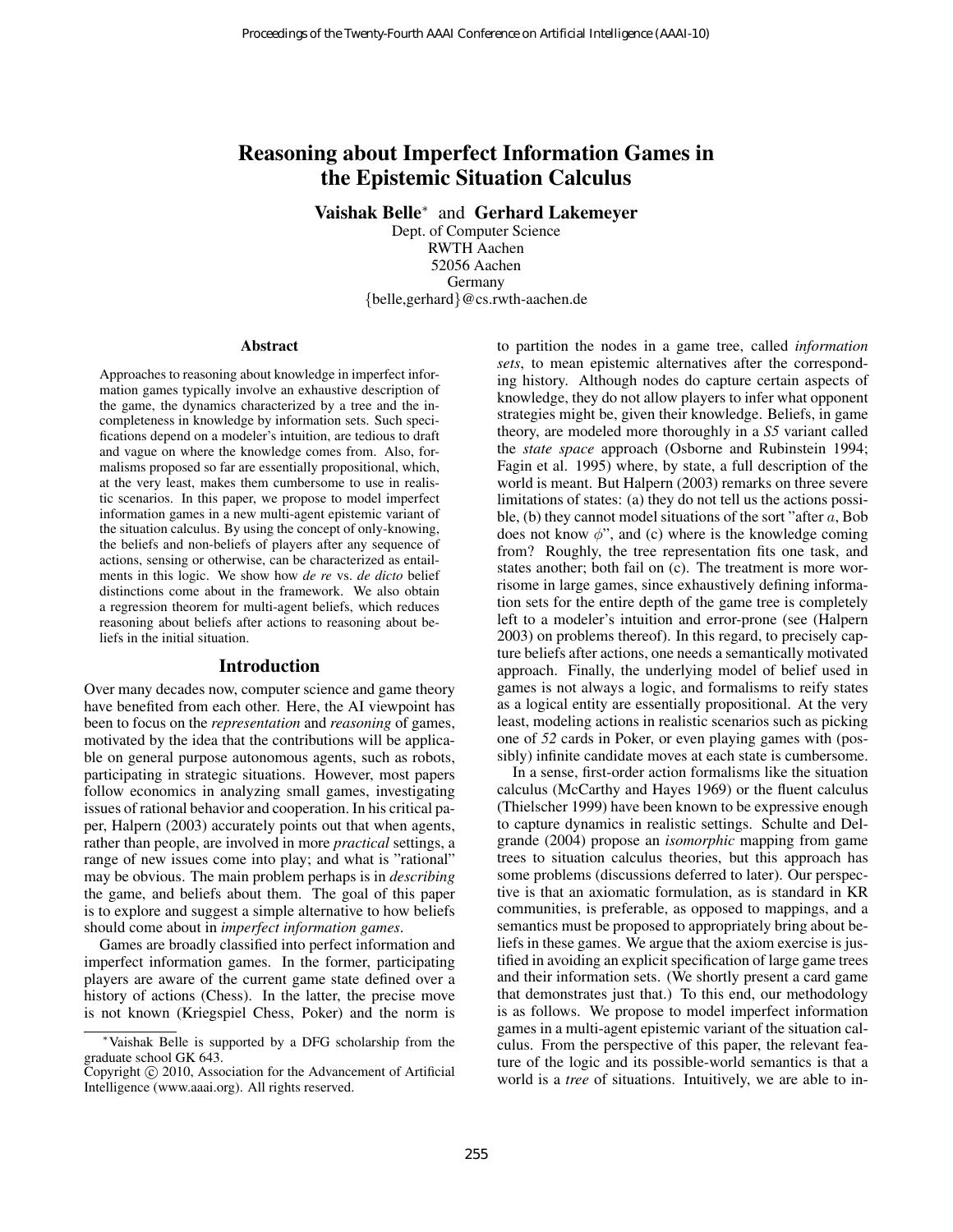terpret the dynamics of the game as a sequence of actions. Thus, if a set of worlds is epistemically possible after some history, then the player has incomplete knowledge, accounting for information sets. Strictly speaking though, worlds are richer than reified game states, since they are not restricted only to facets about the game. This fits well with the paradigm of *Cognitive Robotics* (Lakemeyer and Levesque 2007), that of autonomous agents reasoning about all sorts of tasks, not just strategic ones. From a more representational viewpoint, we give a remedy to the issues raised by Halpern *viz*. the history is maintained in the semantics (clarifying (a)), and sensing functions account for (b) and (c). We also show in the paper that sensing functions can bring about *de re* and *de dicto* distinctions in belief. For example, if Alice reads her card, Bob does not immediately know what her card is, but knows that she knows.

The leverage of our machinery, to begin with, is that atomic properties of game states after any sequence of actions can be analyzed as *entailments*. We lift this idea for knowledge, by appealing to Levesque's notion of onlyknowing.<sup>1</sup> Briefly, Levesque introduced only-knowing to precisely capture the beliefs of a knowledge base (KB). By specifying the axioms that characterize the game and sentences opponents are taken to know as part of the agent's KB, beliefs and non-beliefs after any sequence of actions are naturally analyzed as logical consequences of the KB. To summarize, the resulting model allows us to study games after arbitrary histories, all in the confines of the logic.

Entailments in our logic are made amenable to effective reasoning with a new technical result. Regression theorems for knowledge are currently available in two flavors: in the classical situation calculus setting (Scherl and Levesque 2003), and in a modal setting (Lakemeyer and Levesque 2004), both for one agent only. To this end, we obtain a regression property for a rich multi-agent epistemic characterization, which allows us to reduce reasoning about beliefs after actions to reasoning about what is known initially.

We finally remark that the semantical framework proposes for the first time a natural generalization of onlyknowing to the many agent case for a quantified language with equality and actions. In a recent paper, we (Belle and Lakemeyer 2010) discuss how this new notion of onlyknowing, in the *static* case i.e. no actions, relates to earlier attempts (Halpern and Lakemeyer 2001). Only-knowing has been shown to capture non-trivial nonmonotonic behavior (Levesque 1990). So the appeal of the semantics is to have game playing agents reason non-monotonically about the world and such non-monotonic mechanisms in other agents.

We are organized as follows. First, we introduce the new logic. Then, we show how knowledge about games (formulated axiomatically) is modeled and discuss a regression property. We conclude with related work. For space reasons, we only provide sketches for proofs.

### The Logic  $\mathcal{GL}$

The logic  $\mathcal{GL}$  is a multi-agent epistemic variant of the situation calculus. The situation calculus is a first-order formal and computational framework for the representation and reasoning of actions and knowledge in the dynamic environment (McCarthy and Hayes 1969). A second-order extension forms the theoretical foundations for the agent programming language *Golog* (Reiter 2001). Here we follow the relevant ideas of a reformulation of the situation calculus in a modal setting (Lakemeyer and Levesque 2004), and extend it to the many agent case. The language is a sorted first-order modal dialect with  $=$ , and is composed of formulas over symbols from the following vocabulary: first-order variables  $v, x, y, \dots$ , a countably infinite set of standard names  $n_1, n_2, \ldots$  of sort action and object, rigid functions, rigid and fluent predicates of every arity, a distinguished fluent predicate  $Poss$ , =, and connectives  $\forall$ ,  $\neg$  and ∨. We include two types of modal operators: epistemic operators  $B_i$  and  $O_i$  for  $i = a, b$ , and modal operators for actions [v],  $\Box$ <sup>2</sup> Finally, distinguished fluent functions  $SF_a$  and  $SF_b$ (for sensing) are the only fluent functions in the language. For readability, the sort (action or object) of variables and arguments of functions and predicates is left implicit. Standard names should be understood as rigid designators for all objects and actions in the domain. As we will see, having standard names in the language simplifies the semantics and also enables *de dicto* vs. *de re* distinctions.

Terms are the least set of expressions formed from all standard names, first-order variables, and if  $t_1, \ldots, t_k$  are terms then so is  $g(t_1, \ldots, t_k)$ , where g is a k-ary function. We call a term  $g(n_1, \ldots, n_k)$  *primitive* if the  $n_i$  are standard names. Terms without variables are called *ground* terms. The *well-formed formulas* (wffs) are the least set of expressions such that  $P(t_1, \ldots, t_k)$  and  $t_1 = t_2$  are *(atomic)* formulas, and  $[t]\alpha$ ,  $\alpha \vee \beta$ ,  $\neg \alpha$ ,  $\forall x$ .  $\alpha$ ,  $\Box \alpha$ ,  $B_i\alpha$ ,  $O_i\alpha$  are all formulas (where t is an action term, and  $\alpha$ ,  $\beta$  are formulas). We read  $[t]$ α as "α holds after action  $t$ ",  $\Box \alpha$  as "α holds after every sequence of actions",  $B_i \alpha$  as "i knows  $\alpha$ ", and  $O_i \alpha$ as "all that  $i$  knows is  $\alpha$ ." We call a formula without any free variables a *sentence*. A *primitive sentence* is an atomic formula, say  $P(n_1, \ldots, n_k)$ , where the  $n_i$ , are standard names. A formulas with no  $\Box$  operators is called *bounded*, one without [t] or  $\Box$  is called *static*, and one without  $B_i$ ,  $O_i$ ,  $\Box$ , [t], *Poss*, or  $SF<sub>i</sub>$  is called a *fluent* formula. A formula that does not mention any  $O_i$  operators for any i is called *basic*, and one that does not mention epistemic operators at all is called *objective*. Finally, we also have a notion of *depth* defined as:

**Definition 1.** The *i*-depth of a formula  $\alpha$ , denoted  $|\alpha|_i$ , is *defined inductively as (* $\mathbf{L}_i$  *stands for both*  $\mathbf{B}_i$  *and*  $\mathbf{O}_i$ ):

- *1.*  $|\alpha|_i = 1$  *for atomic formulas,*
- 2.  $|\neg \alpha|_i = |\alpha|_i, |\forall x. \alpha|_i = |\alpha|_i, |[v]\alpha|_i = |\alpha|_i$
- 3.  $|\Box \alpha|_i = |\alpha|_i, |\alpha \vee \beta|_i = \max(|\alpha|_i, |\beta|_i),$
- *4.*  $|\mathbf{L}_i \alpha|_i = |\alpha|_i$ ,  $|\mathbf{L}_j \alpha|_i = |\alpha|_j + 1$  *for*  $j \neq i$ *.*

*A formula has a depth k if max(a-depth,b-depth)* =  $k$ .

For example, the formula  $B_aB_bB_bB_aP(x) \wedge B_bQ(x)$  has a depth of 4, a a-depth of 3 and a b-depth of 4.

<sup>&</sup>lt;sup>1</sup>We use the terms "knowledge" and "belief" interchangeably, but allow agents to have false beliefs about the world.

<sup>&</sup>lt;sup>2</sup> For ease of exposition, only two agents Alice  $(a)$  and Bob  $(b)$ are considered. Extensions to more agents is straightforward. Also, other connectives, such as  $\exists$ ,  $\land$ ,  $\equiv$  and  $\supset$  are taken for their usual syntactic abbreviations.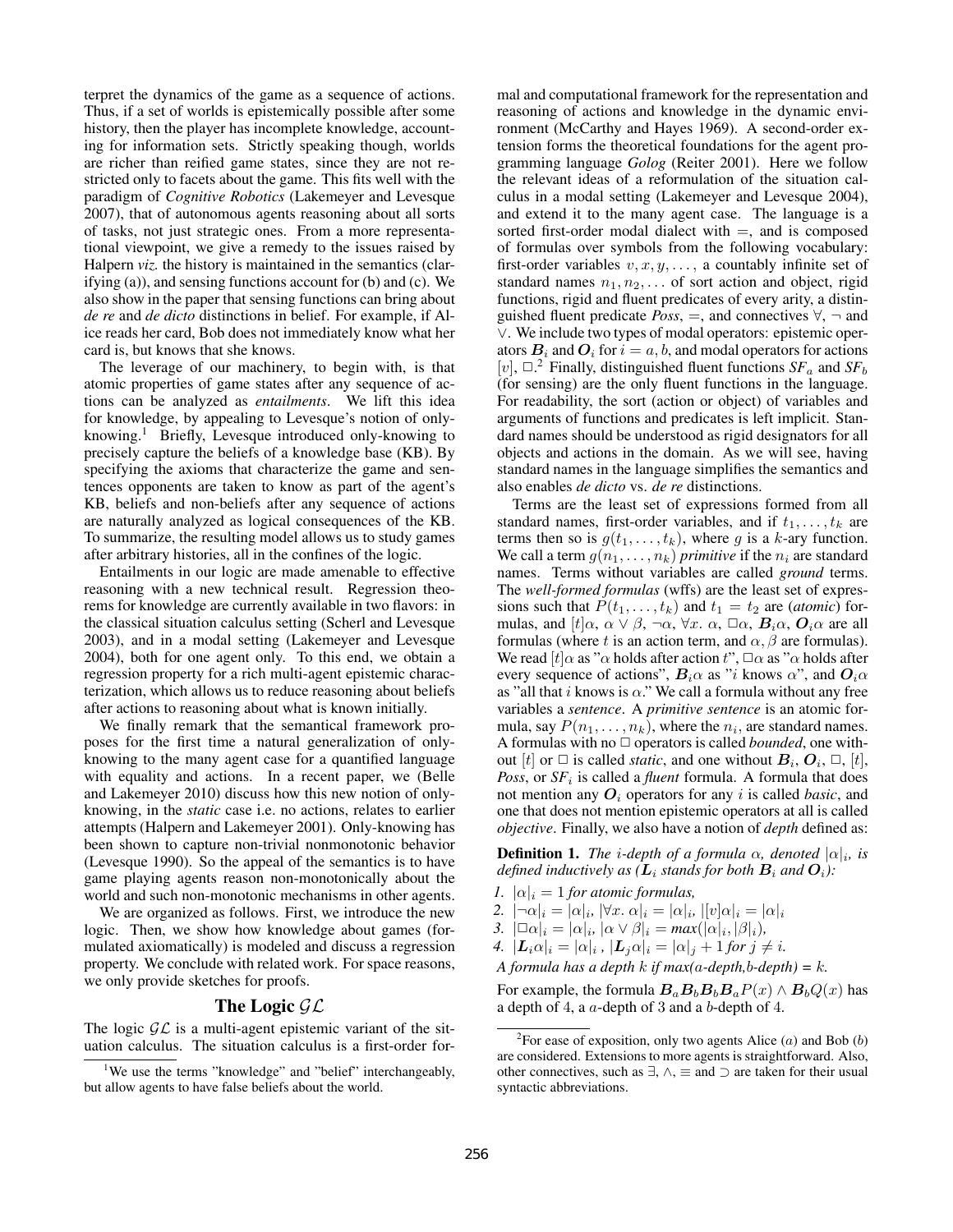Semantics. Here the possible-world framework, on one hand, accounts for the dynamic changes in the world, and on the other, provides a natural setting for only-knowing in the many agent case. Informally, a world determines the truth value of fluent and rigid predicates after actions, and co-referring standard names of terms. We define a notion of epistemic states called k-structures, built from sets of such worlds. Formally, denoting the set of all possible finite action sequences with  $\mathcal{Z}$ , a world  $w \in \mathcal{W}$  is any function from primitive sentences and  $\mathcal Z$  to  $\{0, 1\}$  and from primitive terms and  $Z$  to the standard names, and satisfying the rigidity constraint: if l is a rigid function then  $w[l(t_1, \ldots, t_k), z] =$  $w[l(t_1,...,t_k), z']$  for all action sequences  $z, z' \in \mathcal{Z}$ .  $|t|_w^z$ denotes the co-referring standard name for term  $t$ , world w and sequence  $z$ , defined as: (a) if  $t$  is a standard name then  $|t|^z_w = t$ , (b)  $|g(t_1, ..., t_k)|^z_w = w[g(n_1, ..., n_k), z],$ where  $\tilde{n}_i = |t_i|_w^z$ .

**Definition 2.** A k-structure ( $k \ge 1$ ), say  $e^k$ , for an agent is *defined inductively as:*

 $- e^1 \subseteq \mathcal{W} \times \{\{\}\},\$ 

 $- e^{k} \subseteq W \times \mathbb{B}^{k-1}$ , where  $\mathbb{E}^{m}$  is the set of all m-structures.

A  $e^1$  for a, denoted  $e^1_a$ , is intended to represent a set of worlds. A  $e^2$  is of the form  $\{\langle w, e_b^1 \rangle, \langle w', e'_{b}^1 \rangle \dots\}$ , and is to be read as "at world  $w$ ,  $a$  believes  $b$  considers the worlds from  $e_b^1$  possible but at w' she believes b to consider  $e_b^1$ possible". This captures the notion that  $a$  only has partial knowledge about  $b$ , and so in different worlds, her beliefs about what b knows differ. Intuitively,  $e_a^k$  determines what (and all that) is believed about the world and  $b$ , to a depth  $k$ .

We shall henceforth call a  $e^k$  for Alice, a  $e^j$  for Bob and a world w as a (k, j)-model. Formulas are interpreted *wrt.* a  $(k, j)$ -model iff they have a maximal a-depth of k, and a maximal b-depth of  $j$ . The semantics for such formulas *wrt.* a  $(k, j)$ -model and a sequence of actions  $z \in \mathcal{Z}$  is:

- 1.  $e_a^k, e_b^j, w, z \models P(t_1, \ldots, t_k)$  iff  $w[P(n_1, \ldots, n_k), z] = 1$ where  $n_i = |t_i|_w^z$ ;
- 2.  $e_a^k$ ,  $e_b^j$ ,  $w$ ,  $z \models$   $(t_1 = t_2)$  iff  $n_1$  and  $n_2$  are identical where  $\tilde{n_i} = |t_i|_w^z;$
- 3.  $e_a^k, e_b^j, w, z \models \neg \alpha$  iff  $e_a^k, e_b^j, w, z \nvDash \alpha$ ;
- $\mathcal{A}\cdot e_a^k, e_b^j, w, z \models \alpha \vee \beta \text{ iff } e_a^k, e_b^j, w, z \models \alpha \text{ or } e_a^k, e_b^j, w, z \models \beta$ β;
- 5.  $e_a^k, e_b^j, w, z \models \forall x \ldotp \alpha \text{ iff } e_a^k, e_b^j, w, z \models \alpha_n^x \text{ for all standard }$ names  $n$  of the appropriate sort;

6. 
$$
e_a^k, e_b^j, w, z \models [r] \alpha
$$
 iff  $e_a^k, e_b^j, w, z \cdot r \models \alpha$ ;

7.  $e_a^k, e_b^j, w, z \models \Box \alpha \text{ iff } e_a^k, e_b^j, w, z \cdot z' \models \alpha \text{ for all } z' \in \mathcal{Z}$ . To interpret epistemic possibilities over actions, we define  $w' \simeq_z^i \hat{w}$  (read: w' and w agree on i's sensing for z) inductively. (a) for  $z = \langle \rangle$ ,  $w \simeq_z^i w'$  for any two worlds, (b) for  $z = z' \cdot r$ ,  $w \simeq z' \cdot r$  w' iff  $w' \simeq z'$  w and  $w[SF_i(r), z'] = z'$  $w'[SF_i(r), z']$ . Now, the semantics for  $B_a\alpha$  and  $O_a\alpha$  is:

- 8.  $e_a^k, e_b^j, w, z \models B_a \alpha$  iff for all worlds  $w' \simeq_z^a w$ , for all  $e_b^{k-1}$ , if  $\langle w', e_b^{k-1} \rangle \in e_a^k$  then  $e_a^k, e_b^{k-1}, w', z \models \alpha;$
- 9.  $e_a^k, e_b^j, w, z \models \boldsymbol{O}_a \alpha$  iff for all worlds  $w' \simeq_z^a w$ , for all  $e_b^{k-1}$ ,  $\langle w', e_b^{k-1} \rangle \in e_a^k$  iff  $e_a^k, e_b^{k-1}, w', z \models \alpha$ .



Figure 1: The dealer (root node) gives a card each to Alice (black node) and Bob (white node). The left branch for Alice denotes claiming, and the right branch denotes giving in. Similarly, the left branch for Bob denotes challenging, and the right branch denotes conceding. Information sets are either rectangular, elliptical or dotted lines. Only Alice's payoffs are labeled.

(The semantics for  $B_b$  and  $O_b$  are given analogously.) For a sentence  $\alpha$  and model  $e_a^k, e_b^j, w$ , we write  $e_a^k, e_b^j, w \models \alpha$  to mean  $e_a^k, e_b^j, w, \langle \rangle \models \alpha$ . A sentence  $\alpha$  of  $a, b$ -depth of  $k, j$ is *satisfiable* iff there is a  $(k, j)$ -model  $e_a^k, e_b^j, w$  such that  $e_a^k, e_b^j, w \models \alpha$ . The formula is *valid* iff  $\alpha$  is true at all  $(k, j)$ models. If  $\Sigma$  is any set of sentences (of maximal  $a, b$ -depth of k, j) and  $\alpha$  is as above, we write  $\Sigma \models \alpha$  (read:  $\Sigma$  entails  $\alpha$ ) if for every  $(k, j)$ -model  $e_a^k, e_b^j, w$ , if  $e_a^k, e_b^j, w \models \alpha'$ for every  $\alpha' \in \Sigma$  then  $e_a^k, e_b^j, w \models \alpha$ . It can also be shown that if  $\alpha$  is valid, i.e.  $\alpha$  is true at all  $(k, j)$ -models then it is also true at all  $(k', j')$ -models, for  $k' \geq k, j' \geq j$  (Belle and Lakemeyer 2010). Finally, beliefs with  $k$ -structures are easily shown to satisfy *K45* properties, and the Barcan formula, after any sequence of actions (Hughes and Cresswell 1972).

**Lemma 3.** *If*  $\alpha$  *is a formula then the following are valid (wrt models of appropriate depth):*

*1.*  $\Box(B_i\alpha \land B_i(\alpha \supset \beta) \supset B_i\beta)$ ,  $\Box(\forall x. B_i\alpha \supset B_i(\forall x. \alpha))$ 2.  $\Box(B_i\alpha \supset B_iB_i\alpha)$ ,  $\Box(\neg B_i\alpha \supset B_i\neg B_i\alpha)$ 

## Reasoning about Games

Axioms that model a game, in general, are defined over sentences that hold initially, and sentences that define how actions behave. These axioms are Reiter-style basic action theories, but expressed as in (Lakemeyer and Levesque 2004) using modal operators. The components of a theory  $\Sigma$  are: (a)  $\Sigma_0$  is any set of fluent sentences; (b)  $\Sigma_{pre}$  is a singleton sentence of the form  $\square Poss(v) \equiv \pi$ , where  $\pi$  is a fluent formula; (c)  $\Sigma_{\text{post}}$  is a set of sentences of the form  $\Box F(x) \equiv \gamma$ , one for each fluent, where  $\gamma$  is a fluent formula; and (d)  $\Sigma_{\text{sense}}$  are sentences of the form  $\square SF_i(v) = x \equiv \varphi_i$ , for sensing, where  $\varphi_i$  is a fluent formula. To account for incomplete knowledge, we will need to distinguish between what is true in the world and what the players know. This is handled in the paper by maintaining two theories, say  $\Sigma$  and  $\Omega$ . To exemplify, and also motivate the need for a first-order formalism, we consider a simplified Poker variant from (Koller and Pfeffer 1997). We propose an axiomatization, and then consider how knowledge about games is modeled.

From a deck of three cards {*J*, *Q*, *K*}, a dealer gives a card each to a and b. Player a moves first by reading her card, and can concede (thereby ending the game and forfeiting a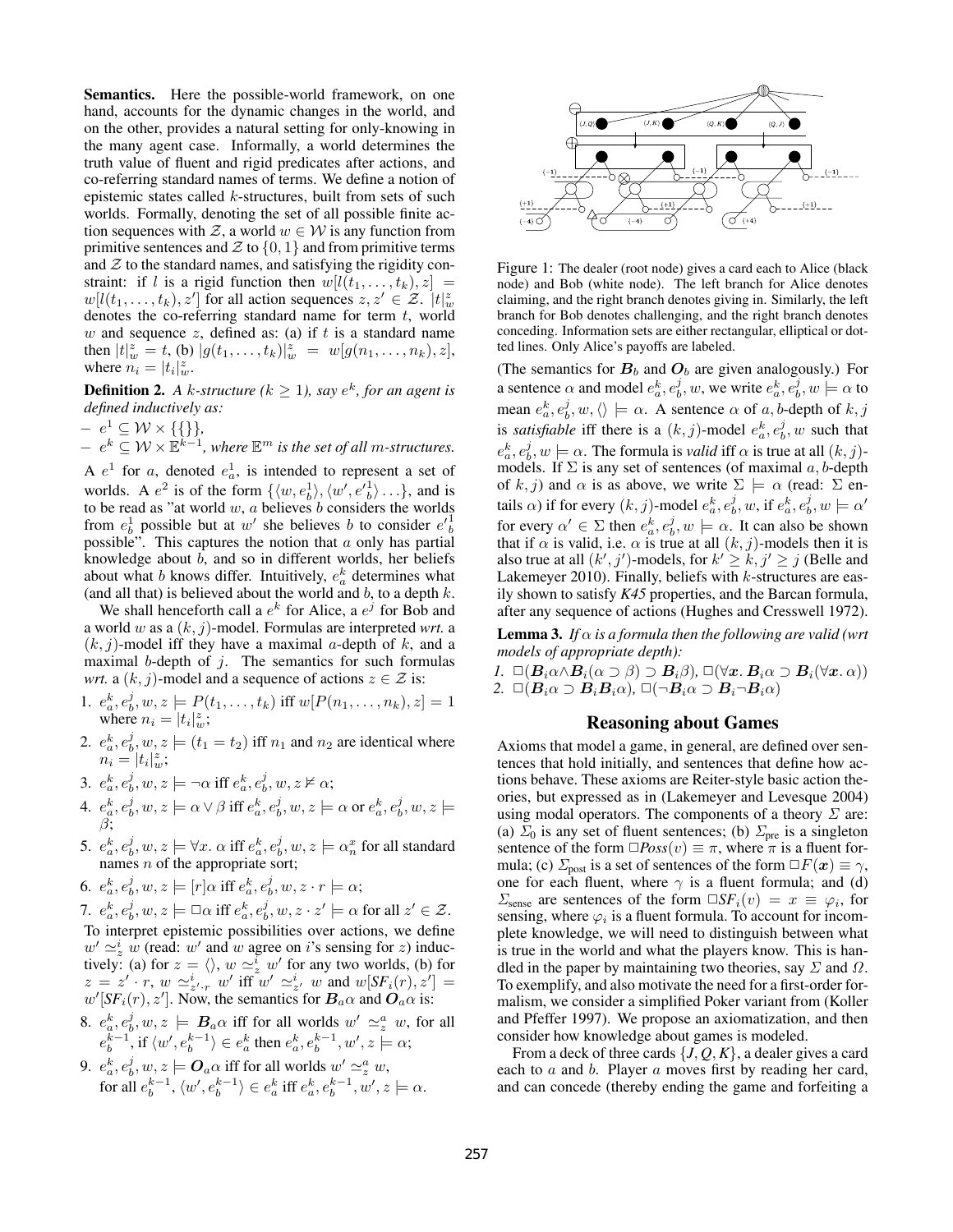dollar) or claiming a bet that she has a higher card. Now, b, whose turn it is to play, reads his card. If he concedes then he forfeits a dollar, and if he challenges  $a$ 's claim then he forfeits \$4 if  $\alpha$  indeed has the higher card. If  $\alpha$ 's claim was false, then he gains an equivalent sum. Intuitively, a (and b) initially consider all deals possible (labeled  $\ominus$  in the figure). After a reads the card, say *J*, she only considers states where Bob has *K* or Bob has *Q* (labeled  $\oplus$ ). If she bets anyway, b reads his card (not represented here), say *K*, and then concludes Alice is claiming with a *J* or a *Q* (labeled ⊗), either way he has certain victory on challenging (labeled  $\Delta$ ). We axiomatize this game as follows:<sup>3</sup>

- 1.  $\Omega_0 = \{card_a \neq card_b, card_a = J \vee card_a = Q \vee card_a =$  $K, card_b = J \vee card_b = Q \vee card_b = K, \neg Win_a, \mathbf{R};$
- 2.  $\Sigma_0 = \Omega_0 \cup \{card_a = J, card_b = K\};$
- 3.  $\Sigma_{pre} = {\square} Poss(v) \equiv true}$  (for simplicity);

4. 
$$
\Sigma_{\text{post}} = \{ \Box[v] \text{Win}_a \equiv (v = yield_b) \lor (v = child_b \land card_a > card_b) \}
$$
  
5.  $\Sigma_{\text{sense}} = \{ \text{SF}_a(\text{snC}_a) = x \equiv card_a = x,$ 

$$
SF_b(sn_0) = x \equiv x = \epsilon, \ldots
$$
}. In English: we model actions *beta*, *chllb*, *yielda*, *yieldb*, *snCa* and *snCb* to mean *a* (and *b*) betting (or challenging), conceding and sensing on the cards dealt to them. Initially, we let constants (0-arity functions) *carda* and *cardb* denote the cards that *a* and *b* are dealt, such that they cannot be the same. A fluent *Wina* signifies a victory for *a* (for simplicity, we do not go over the quantitative aspects of the payoffs). The Poker variant is in fact a *zero-sum* game (Osborne and Rubinstein 1994), such that a victory for *b* is taken to be  $\neg Win_a$ . Also, we let **R** mean any set of sentences that establishes a rank ordering on the cards to allow discussions of a "higher" card. Formally, using 2-ary predicate  $>$  in an infix notation, we write  $K > Q$ ,  $K > J$  and  $Q > J$  (they are taken to be standard names). Incomplete knowledge is modeled using two initial theories, such that  $\Omega_0$  decides the basic setup, and  $\Sigma_0$  also specifies the precise card deal.

For simplicity, we do not place any restrictions on when an action can be executed.<sup>4</sup>  $\Sigma_{\text{post}}$  says that if b concedes or he challenges a with an inferior card,  $Win_a$  should be made true. The crux of the theory are the sense axioms. Roughly, we desire a's sensing on *snC*<sup>a</sup> to inform her of the standard name that *card*<sub>a</sub> returns. But *b*'s sensing on the same action *snC*<sup>a</sup> should give him no information about what card it is. We keep a special standard name for the latter, say  $\epsilon$ . It is this feature that brings about not only *de re* and *de dicto* distinctions, but also updates what was not known before and is now known. Sense axioms for *snC*<sup>b</sup> are defined analogously. The sensing results for other actions are vacuously set to  $\epsilon$ .

We remark that in realistic scenarios, the entire *52*-card deck is thrown in, and actions of a more complex type are involved. In this sense, it is not surprising that formalisms study simple variants. For illustration, the information set  $\ominus$ 

will consist of  $52 \times 51$  nodes for a full deck, and similarly, ⊕ will consist of 51 nodes. Moreover, the behavior of beliefs is simple enough in this example, but if we would like to model an action such as player 1 revealing the details of her card only to odd numbered participants at the table, drafting information sets states is no longer immediate. On the other hand, treating these issues with axioms in a first-order language allows for fairly natural and, in particular, succinct representations.

We let the union of 2-5 be  $\Sigma$ , the complete basic action theory while  $\Omega$  denotes the union of  $\Omega_0$ ,  $\Sigma_{\text{pre}}$ ,  $\Sigma_{\text{post}}$  and  $\Sigma_{\text{sense}}$ . They differ since  $\Sigma_0 \supsetneq \Omega_0$ . Intuitively,  $\Omega$  are the *rules of the game*, in the sense that they define the actions possible and consequences, but not the cards dealt. We are now ready to consider how epistemic reasoning of game dynamics is done.

Knowledge about Games. The main idea is we specify the theory believed at the objective level, and the theory that a believes b to believe, to a depth  $k$  (or j). With many applications, it seems intuitive to assume players to believe that opponents only know the rules  $\Omega$  (in a fair game). Sensibly enough, they also assume opponents to hold similar beliefs of them. In symbols (to a depth  $k$  for  $a$ ):

$$
\boldsymbol{O}_a(\Omega \wedge \boldsymbol{O}_b(\Omega \wedge \boldsymbol{O}_a(\ \ldots \))) \tag{1}
$$

To construct epistemic states about games, such as (1), we restrict to those possible worlds that obey the rules. Let  $W_{\Omega} = \{w \mid w \models \Omega\}$ . Then we have:

**Lemma 4.** Let  $e^{*1} = W_{\Omega} \times \{\{\}\}\$ , and  $e^{*k} = \{\langle w, e^{*k-1}\rangle |$  $w \in \mathcal{W}_{\Omega}$  *be defined inductively. Then for any*  $w'$  and  $e_b^{k+1}$ ,  $e^{*k}, e_b^{k+1}, w' \models (1)$ .

Returning to the example, we show that all features analyzed earlier come out naturally with the semantics. The following entailments are of maximal  $a, b$ -depth 3, so let  $\mathcal M$  be shorthand for  $e_a^k, e_b^j, \mathbf{w}^*$  for  $k, j \geq 3$ , where the epistemic states are constructed as in Lem. 4 and  $w^* \models \Sigma$  is the real world.

- 1.  $\mathcal{M} \models \neg \exists x. B_a (card_a = x) \land \neg \exists x. B_a \neg (card_a = x)$ Initially, a does not know her card (label  $\ominus$  in the figure).
- 2.  $\mathcal{M} \models [snC_a] \boldsymbol{B}_a(card_a = J)$ After sensing,  $a$  knows her card (label  $\oplus$  in the figure).
- 3.  $M \not\models$  [ $snC_a$ ]∃x.  $B_b(card_a = x)$ After a senses, b does not have *de re* knowledge of a's card.
- 4.  $\mathcal{M} \models [snC_a] \mathbf{B}_b \exists x. \mathbf{B}_a (card_a = x)$ After a senses, b has *de dicto* knowledge of a's card.
- 5.  $\mathcal{M} \models [snC_a] \mathbf{B}_a \neg \exists x. \mathbf{B}_b(card_a = x)$ a knows that her information is *private*, as it should be. 6.  $\mathcal{M} \models [snC_a][bet_a][snC_b]B_b([chll_b]-Win_a)$
- After reading his card,  $b$  knows that he wins on challenging (label  $\Delta$  in the figure).

**Proof (Sketches):** We abbreviate and write  $\phi(x)$  to mean  $(card_a = x)$ . 1: Clearly, there are worlds  $w \models \phi(J)$  and  $w' \models \phi(Q)$  such that  $w, w' \in W_{\Omega}$ . Since  $w' \simeq_{\bigcirc}^a w^*$ , and  $\langle w', e_b^{k-1} \rangle \in e_a^k$  by construction (for some  $e_b^{k-1}$ ), we have  $\mathcal{M} \not\models B_a\phi(J)$ . All other cases are analogous. 2: Following  $snC_a$ , only worlds w such that  $w[SF_a(snC_a), \langle\rangle] =$ 

<sup>&</sup>lt;sup>3</sup> Free variables are implictly universally quantified.

<sup>&</sup>lt;sup>4</sup> For space reasons, we are terse on the particulars. In the formal description of an extensive game, a *player function* is defined as a mapping from histories to  $\{a, b\}$ . We could maintain fluents in  $\Sigma_{pre}$ to correspond to such a function, if needed.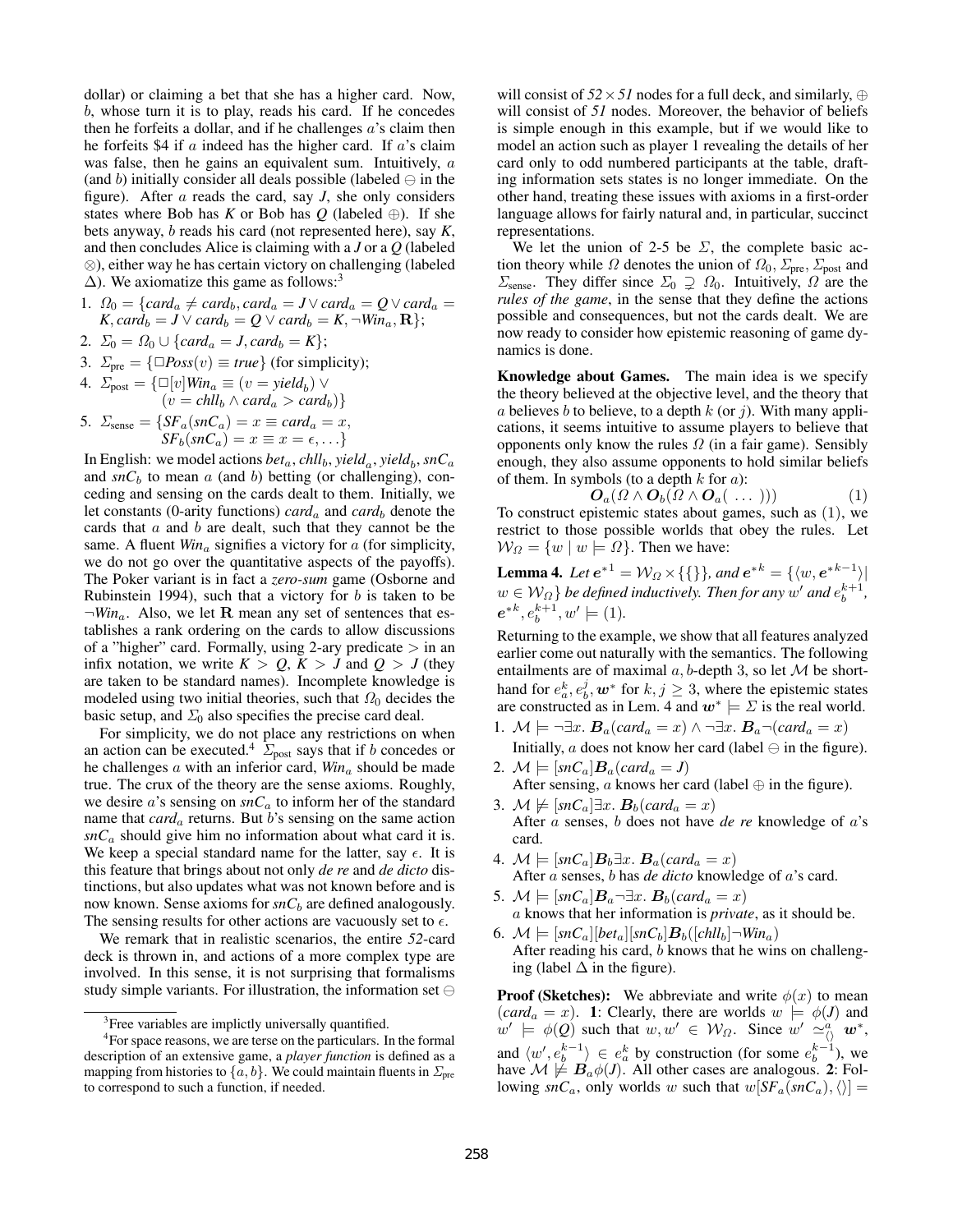$w^*$ [*SF<sub>a</sub>*(*snC<sub>a</sub>*),  $\langle \rangle$ ] remain accessible for a (w  $\approx_{snC_a}^a w^*$ ). Since  $w^*$   $\models$   $(SF_a(snC_a) = J) \equiv \phi(J)$ , we have that  $\mathcal{M},$  snC<sub>a</sub>  $\models$   $\bm{B}_a\phi(J)$ . 3: For all  $w \in \mathcal{W}_{\Omega}$ ,  $w \models$  $SF_b(snC_a) = \epsilon$  including  $w' \models \phi(Q)$ ,  $w' \simeq_{snC_a}^b \mathbf{w}^*$ . Thus,  $M, snC_a \not\models \exists x. B_b \phi(x)$ . 4: By an analogous argument to 2, for every  $\langle w, e_a^{j-1} \rangle \in e_b^j$ , we can show  $e_a^{j-1}, e_b^j, w, snC_a \models$  $\exists x. B_a \phi(x)$ . Intuitively, b believes a to have learnt of her card at each world, but does not know which of these is the real world  $w^*$ . 5: By an analogous argument to 3, for every  $\langle w, e_b^{k-1} \rangle \in e_a^k$ , we can show  $e_a^k, e_b^{k-1}, w, snC_a \not\models$  $\exists x. B_b \phi(x)$ . Therefore,  $\mathcal{M}, snC_a \models \mathbf{B}_a \neg \exists x. \mathbf{B}_b \phi(x)$ .  $\blacksquare$ 

Recall the involved information set construction earlier, and the intuition needed for a trivial three card imperfect information game.<sup>5</sup> In contrast, our analysis is simple, the semantic arguments are direct, and epistemic properties richer than those derivable from an analysis of the information sets are shown to be regular entailments. We now show that sentences in a large fragment of the language are regressable.

Regression. An equivalent way to the entailments (1-6) is to verify, for instance, if  $O_a(\Omega \dots) \supset [\text{snC}_a]B_a(\text{card}_a = J)$ . Reiter demonstrated that formulating fluents as successor state axioms (SSAs) has the benefit, besides solving the frame problem, of making logical theories amenable to a reasoning procedure called *regression*. The idea is to replace fluents and the preceding action term in the sentence with the *r.h.s.* of the SSAs until no more action terms are left. The resultant *regressed formula* must follow from the initial theory for the entailment to be true. Since our worlds are defined precisely as in (Lakemeyer and Levesque 2004), we are able to easily lift a result for regressing bounded (no  $\Box$ ) objective formulas. Denoting R as the regression operator, and letting z be an action sequence, Lakemeyer and Levesque (2004) define  $\mathcal{R}[z, \alpha]$  (the regression of  $\alpha$  over z) *wrt.* Σ. (We skip this definition for space reasons.) In order to extend such a regression property for knowledge, we use the following theorem which formalizes knowledge updates in a SSA-like form.

**Theorem 5.** 
$$
\models \Box[v]B_i(\alpha) \equiv \exists x. \, SF_i(v) = x \land
$$
\n $B_i(SF_i(v) = x \supset [v](\alpha))$ 

**Proof ("→"):** Suppose  $e_a^k, e_b^j, w, z \models [r] \mathbf{B}_a \alpha_r^v \wedge SF_a(r) =$  $\varsigma$  for standard names  $r, \varsigma$ . For all  $w' \simeq_{z \cdot r}^a w$ , if  $\langle w', e_b^{k-1} \rangle \in$  $e_a^k$ , then  $e_a^k$ ,  $e_b^{k-1}$ ,  $w'$ ,  $z \cdot r \models \alpha_r^v$ . Since  $w'[z, SF_a(r)] =$  $w[z, SF_a(r)]$ , we have  $e_a^k, e_b^{k-1}, w', z \models SF_a(r) = \varsigma \supset$  $[r] \alpha_r^v$ . Thus,  $e_a^k, e_b^j, w, z \models B_a(SF_a(r) = \varsigma \supset [r] \alpha_r^v$  $\mathbf{L}$ 

It roughly says that what will be known after an action depends on what was known and what the future looks like contingent on sensing. Henceforth, regression instead of being relative to  $\Sigma$ , is defined for a pair of theories  $\langle \Sigma, \Omega \rangle$ .

We allow  $\Sigma$  and  $\Omega$  to differ arbitrarily, and the idea is all sentences in the scope of beliefs are interpreted *wrt.* Ω, and those not in the scope of epistemic operators are interpreted *wrt.*  $\Sigma$ . Consequently, we redefine  $\mathcal R$  to mean  $\mathcal R[\Omega, \Sigma, z, \alpha]$ and the definition for bounded objective formulas is as discussed above, using axioms and sentences from  $\Sigma$ . We add: 8.  $\mathcal{R}[\Omega, \Sigma, z, S F_i(v) = x] = \mathcal{R}[\Omega, \Sigma, z, \varphi_i];$ 

9.  $\mathcal{R}[\Omega, \Sigma, z, \mathbf{B}_a(\alpha)]$  is defined inductively on z as:

(a)  $\mathcal{R}[\Omega, \Sigma, \langle \rangle, \mathbf{B}_a \alpha] = \mathbf{B}_a(\mathcal{R}[\Omega, \Omega, \langle \rangle, \alpha]),$ 

(b) 
$$
\mathcal{R}[\Omega, \Sigma, z \cdot r, \mathbf{B}_a \alpha] = \mathcal{R}[\Omega, \Sigma, z, \beta_r^v].
$$

(b)  $\mathcal{R}[32, 2, 2, 7, \mathbf{L}_a^a] = \mathcal{R}[32, 2, 2, 8, \rho_r].$ <br>where  $\beta$  is the *r.h.s* of Thm 5. (Analogously for  $\mathbf{B}_b \alpha$ .) We now discuss the main regression result.

**Theorem 6.** If  $\alpha$  is a basic bounded sentence of max.  $a, b$ *depth* k, *j then*  $\mathcal{R}[\Omega, \Sigma, \langle \rangle, \alpha]$  *is a static sentence such that:*  $\Sigma \wedge \mathbf{O}_a(\Omega \wedge \mathbf{O}_b(\Omega \dots)) \wedge \mathbf{O}_b(\Omega \dots) \models \alpha \quad \text{iff}$  $\Sigma_0 \wedge \mathbf{O}_a(\Omega_0 \wedge \mathbf{O}_b(\ \ldots\ ) ) \wedge \mathbf{O}_b(\Omega_0 \ \ldots\ ) \models \mathcal{R}[\Omega, \Sigma, \langle \rangle, \alpha]$ *where,*  $O_a(\ldots)$  *has* a-depth *k*, and  $O_b(\ldots)$  *has* b-depth *j*.

**Proof (Sketch):** The idea is to show that for any  $k$ -structure such that  $e_a^k, e_b^j, w' \models \mathbf{O}_a(\Omega_0 \dots)$  there is a k-structure  $e^*$ , constructed inductively by replacing all worlds  $w$  in  $e_a^k$ , at all depths with  $w_{\Omega}$  that is exactly like w except that  $w_{\Omega} \models \Omega$ . Then  $e^*$ , by Lem. 4, satisfies  $O_a(\Omega \dots)$ . Then using results from (Lakemeyer and Levesque 2004), we show that the *regression* of objective formulas  $\theta$  (in the scope of belief operators) *wrt.*  $\Omega$  is satisfied in  $e_a^k$  iff  $\theta$  is satisfied in  $e^*$ .

Intuitively, contingent on the nesting of belief operators, an agent refers to the theory believed at the corresponding level to evaluate the interplay between the dynamics and fluents. This result is easily extended to a regression property that allows theories to differ arbitrarily in depths.<sup>6</sup> One application of such a property is when players make assumptions on the limits of their opponent's knowledge, and believe that the latter's initial knowledge is only a subset (or superset) of what they initially believe. We remark that regression-based reasoning as in the above theorem can be applied to the evaluation of game strategies, among other things (Osborne and Rubinstein 1994). For example, verifying whether a strategy is *effective* in enabling some goal  $\alpha$  amounts to determining whether  $\alpha$  holds at the end of every candidate move by an opponent, all from the initial situation. And owing to Thm 6, such goals can include epistemic operators. In other words,  $a$  can reason if her actions lead to  $b$  learning of some critical information that would hamper her chances of victory; a relevant feature in card games that involve players exchanging or replacing cards.

## Related Work and Conclusions

This paper advocates the use of the situation calculus as an alternate, and more expressive, representation to the extensive form, and a tool to reason about non-trivial dynamic and epistemic properties via regression. Our general idea relies on formulating actions in a logical framework, based on how they change the world.

 ${}^{5}$ Game theory makes a distinction between games of imperfect information, and *incomplete* information. In the latter, there is uncertainty about the payoffs. By constructing epistemic states from worlds  $w \models \Omega$ , we are modeling games of imperfect information. If we also allowed worlds that satisfy different payoffs, it is possible to consider incomplete information games. See (Osborne and Rubinstein 1994; Schulte and Delgrande 2004).

<sup>&</sup>lt;sup>6</sup>Then,  $R$  is defined *wrt.*  $k + j + 1$  theories, with the k corresponding to the k-levels in  $a$ 's epistemic state, j for b's epistemic state and  $\Sigma$ . Note that the result is only applicable when onlyknowing is used at all depths.